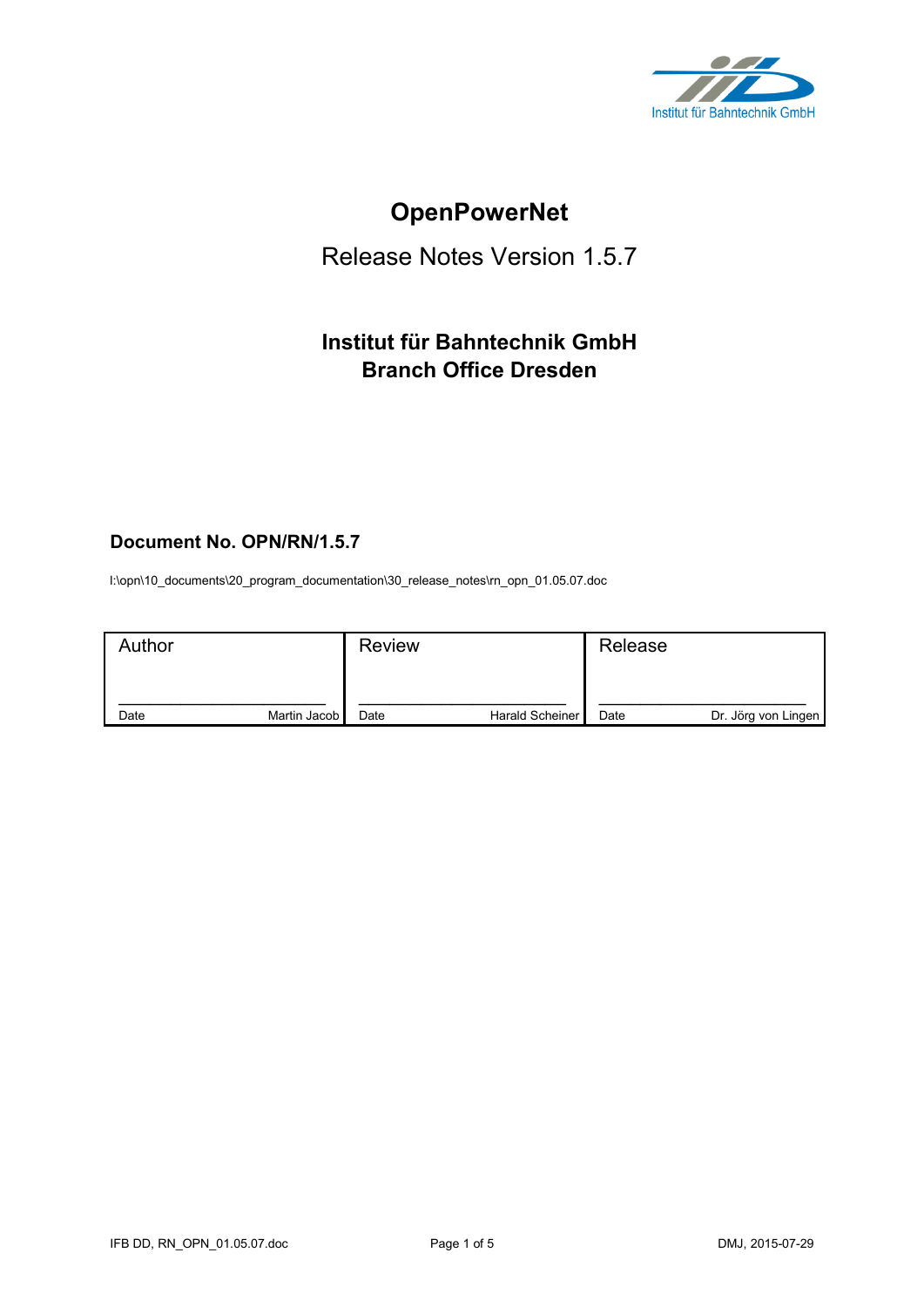#### **1 Introduction**

## **1.1 Overview**

The purpose of this document is to describe the changes and the status of OpenPowerNet version 1.5.7. The document contains:

- List of delivered files on DVD,
- Description of the main functionality,
- Any restrictions known,
- List of corresponding documentation and
- Known issues.

#### **1.2 Configuration**

See document Installation Instruction version 1.5.7 for required third-party software versions.

#### **1.3 Acronyms and abbreviations**

The following abbreviations are used within this document.

| <b>Abbreviation</b> | <b>Description</b>                |
|---------------------|-----------------------------------|
| 2AC                 | 2 Phase AC                        |
| <b>AC</b>           | <b>Alternating Current</b>        |
| <b>ATM</b>          | <b>Advance Train Module</b>       |
| <b>DC</b>           | <b>Direct Current</b>             |
| <b>DVD</b>          | <b>Digital Versatile Disk</b>     |
| <b>GUI</b>          | <b>Graphical User Interface</b>   |
| <b>ODBC</b>         | <b>Open Database Connectivity</b> |
| <b>PSC</b>          | <b>Power Supply Calculation</b>   |

#### **2 List of files on DVD delivery**

```
OPN InstallationInstruction 1.5.7.pdf
OPN_ReleaseNotes_1.5.7.pdf
OPN_UserManual_1.5.7.pdf
OpenPowerNet\my.ini
OpenPowerNet\createUser.bat
OpenPowerNet\OpenPowerNet-1.5.7.zip
OpenTrack\OpenTrack.V_1.8.1.2015-07-27.zip
ThirdPartyPrograms\ required by OpenPowerNet, see Installation Instructions
update\
```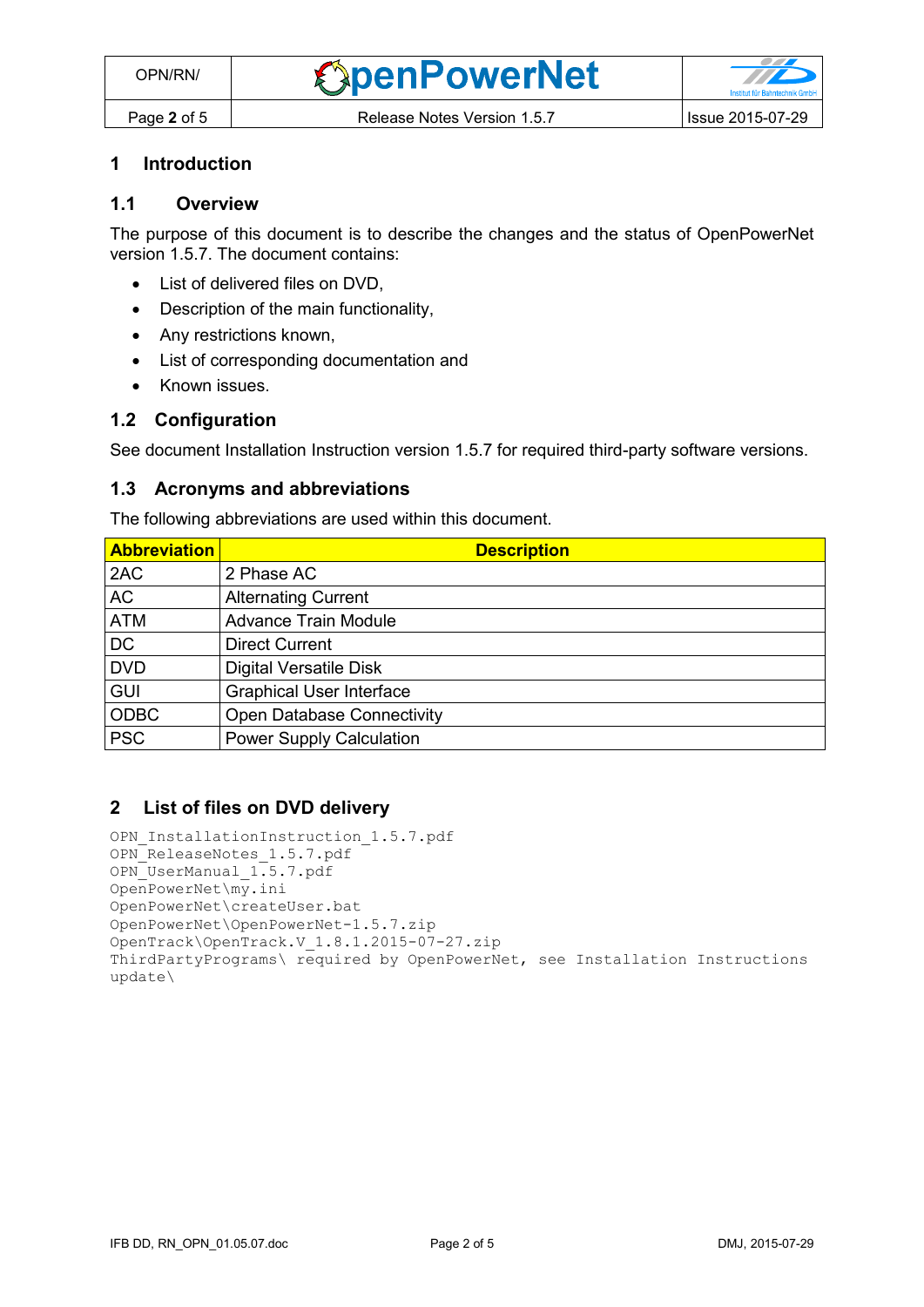**OpenPowerNet** 



## **3 Main functionality**

OpenPowerNet version 1.5.7 has the following main functionality:

- Calculation of AC, 2AC and DC power supply system,
- Calculation of magnetic coupling of conductors is done internally,
- AC / 2AC power supply models:
	- o Transformer,
	- o Auto transformer,
	- o Booster transformer,
	- DC power supply models:
		- o Rectifier,
		- o Energy storage for stabilisation of line voltage and energy saving
- Voltage limiting device model to limit the touch voltage.
- Calculation of tractive effort with retroactive effect to the railway operation simulator OpenTrack,
- Calculation regenerative braking,
- Consideration of tractive and braking current limitation,
- Consideration of power factor at vehicle pantograph,
- Calculation of electrical engines with single or multiple propulsion systems,
- Division of power consumption for multiple Train Operating Companies,
- Evaluation of engine energy storage,
- Consideration of coasting behaviour of the courses,
- Consideration of changing train mass at station stops,
- Calculation of short circuit currents,
- Quick evaluation of network structure using constant current engine model,
- Visualisation of results using prepared Excel-Files and
- <span id="page-2-0"></span> Visualisation of results using the automated analysis of the Analysis Tool generating Excel and PDF files for:
	- o Minimum pantograph voltage,
	- o Maximum touch voltage,
	- o Maximum leakage current,
	- o Substation:
		- Feeder current versus time and as  $TRLPC<sup>1</sup>$ ,
		- **Busbar voltage versus time**
		- Power (P,Q,S) versus time and as TRLPC for input, output and total (per substation and total of all substations of a network),
		- **•** Power factor versus time
	- o Magnetic Field as flux density (B-field) and field strength (H-field),

 $\overline{a}$ 

<sup>1</sup> The **T**ime-**R**ated **L**oad **P**eriods **C**urve (TRLPC) shows the maximum or minimum of a set of varying window-size averages where the window time duration is defined by the x-axis value.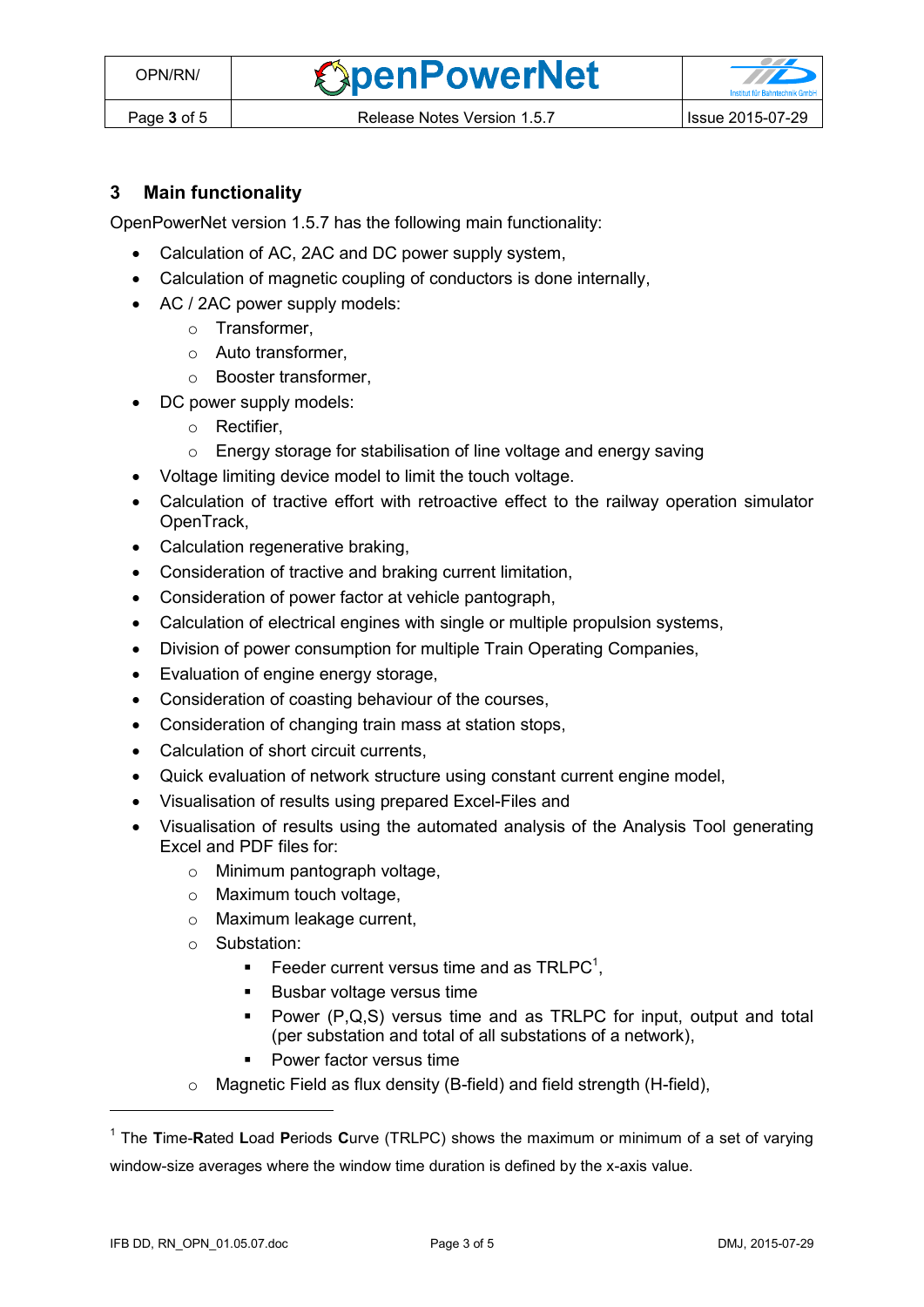| OPN/RN/     | <b><i><u>ExpenPowerNet</u></i></b> | <b>Institut für Bahntechnik GmbH</b> |
|-------------|------------------------------------|--------------------------------------|
| Page 4 of 5 | Release Notes Version 1.5.7        | <b>Issue 2015-07-29</b>              |

- $\circ$  [C](#page-2-0)onductor and connector current versus time and as TRLPC<sup>1</sup>
- $\circ$  Voltage versus time and as TRLPC<sup>[1](#page-2-0)</sup>
- o Energy overview
- o Vehicle specific overview

### **4 Changes since version 1.5.6**

- **General:**
	- bugfixing release
- **ATM:**
	- bugfix: For larger engine energy storages the state determination was not correct.
	- bugfix: The load power of the engine energy storage could be too high in some cases.
- **PSC:** 
	- Add optional property secondary voltage phase shift to TwoWindingTransformer configuration, attribute secondaryVoltagePhaseShift\_degree.
	- bugfix: Added optional attributes "lossVoltageDrop\_kV" and "lossResistance\_Ohm" to the rectifier model to calculate the losses according to IEC/TR 60146-1-2. The previous calculation of the rectifier losses were not correct and a way too high as previously the voltage drop at the clamps and current was used to calculate the losses.
	- bugfix: Storage Saver could end up in a never ending loop in some rare circumstances.
- **Analysis:**
	- bugfix: Fixed creation of VLD device specific output.
	- bugfix: Fixed vehicle overview: Engines with auxiliaries in multiple propulsion systems would lead to an error.
	- bugfix: Fixed vehicle overview: In case there was a mix of engines with and without auxiliaries and/or energy storage, the corresponding "total" value of all courses was too small.

## **5 Known restrictions**

OpenPowerNet is tested with OpenTrack version 1.8.1 (2015-07-27) and should only be used with this version.

OpenPowerNet is a single user application. It is not tested to use the same database for multiple users at the same time.

The Engine-File uses the RailML rollingstock schema version 1.03 with OpenPowerNet specific extensions and is therefore not 100% compatible with the mentioned version 1.03.

## **6 Version of corresponding documentation**

The following table lists the version of the documents related to OpenPowerNet 1.5.7.

| <b>Document</b>          | <b>Version</b> |
|--------------------------|----------------|
| Installation Instruction | 1.5.           |
| User Manual              | .5.7           |